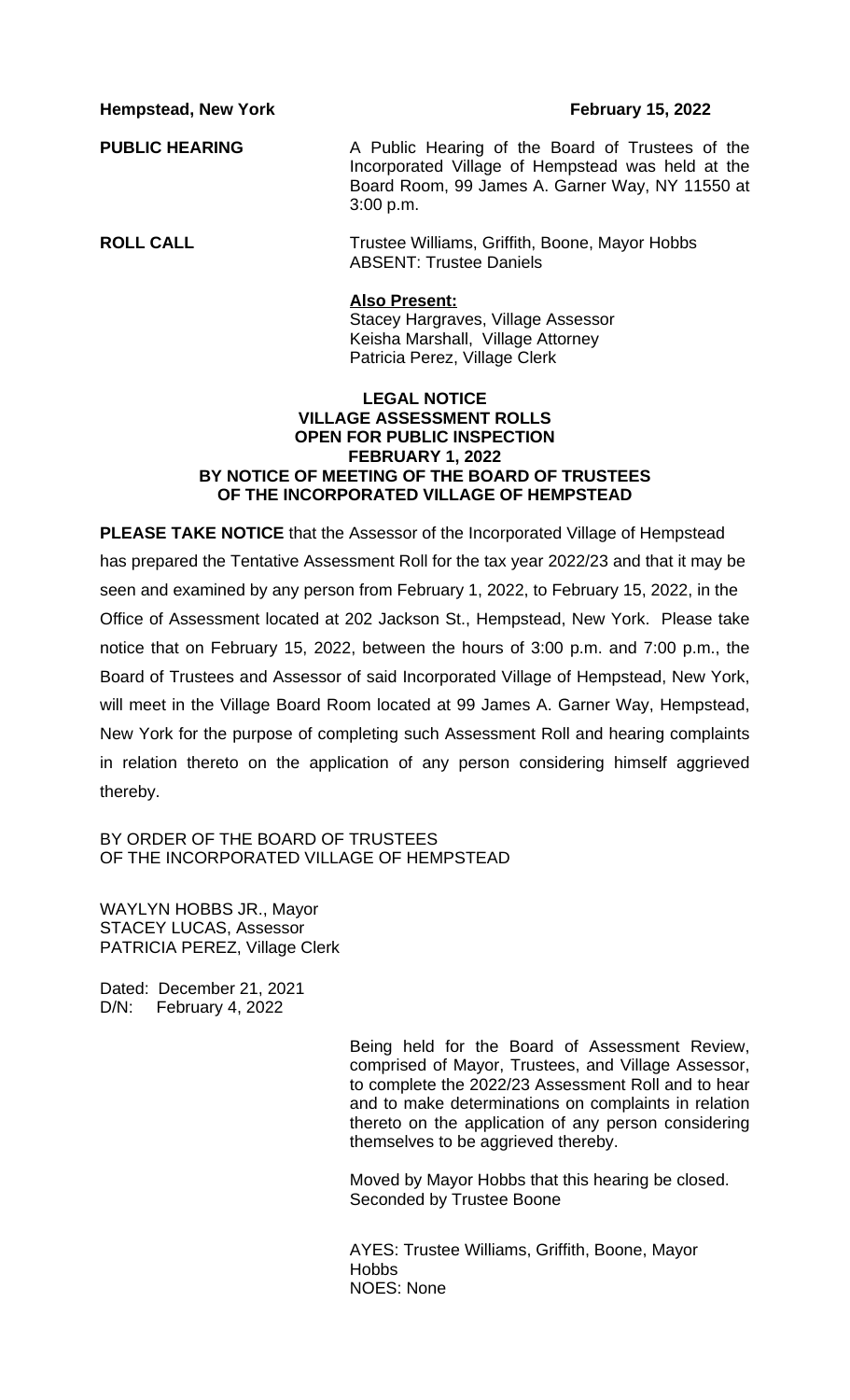| <b>Hempstead, New York</b>                                                           | <b>ABSENT: Trustee Daniels</b><br><b>February 15, 2022</b>                                                                                                              |  |  |  |
|--------------------------------------------------------------------------------------|-------------------------------------------------------------------------------------------------------------------------------------------------------------------------|--|--|--|
| <b>REGULAR MEETING</b>                                                               | A Regular Meeting of the Board of Trustees of the<br>Incorporated Village of Hempstead was held at the<br>Board Room, 99 James A. Garner Way, NY 11550 at<br>7:00 p.m.  |  |  |  |
| <b>ROLL CALL</b>                                                                     | Trustee Williams, Griffith, Boone, Mayor Hobbs<br>Via Zoom: Trustee Daniels                                                                                             |  |  |  |
|                                                                                      | <b>Also Present:</b><br>Keisha Marshall, Village Attorney<br>Patricia Perez, Village Clerk                                                                              |  |  |  |
| <b>ACCEPTANCE OF MINUTES</b>                                                         | Clerks offers the following resolution for adoption:                                                                                                                    |  |  |  |
|                                                                                      | Moved by Trustee Williams that the reading of the<br>minutes of the Regular meeting of February 1, 2022,<br>be dispensed with and that they be accepted as<br>reviewed. |  |  |  |
|                                                                                      | <b>Seconded by Trustee Daniels</b>                                                                                                                                      |  |  |  |
|                                                                                      | AYES: Trustee Daniels, Williams, Griffith, Boone,<br><b>Mayor Hobbs</b><br><b>NOES: None</b>                                                                            |  |  |  |
| <b>APPROVAL OF</b><br><b>MISCELLANEOUS LICENSE</b><br><b>AND PERMIT APPLICATIONS</b> | Clerk wishes to report that Mayor Hobbs & Deputy<br>Mayor Daniels have approved miscellaneous<br>Business licenses as reviewed                                          |  |  |  |
| <b>General Business</b>                                                              |                                                                                                                                                                         |  |  |  |
| <u>New:</u><br>Aric Signs & Awnings<br>299 Peninsula Blvd.                           | R & M New Look Barbershop Inc.<br>74 Main St.                                                                                                                           |  |  |  |
| Jay's Mattress Plus Inc (Change of owner)<br>124 Front St.                           |                                                                                                                                                                         |  |  |  |
| Patty's Variedades Corp.<br>119 Main St.                                             | EE & FF Auto Inc. Real Pro- Auto Body<br>266 Main St.                                                                                                                   |  |  |  |
| A-Mart & Wireless<br>57 Main St.                                                     |                                                                                                                                                                         |  |  |  |
| Renewal:<br>Pep Boays Manny Moe & Jack of Delaware LLC<br>320 Peninsula Blvd.        |                                                                                                                                                                         |  |  |  |
| <b>IEH Auto Parts LLC</b><br>320 Peninsula Blvd.                                     | <b>Quick Used Tires Corporation</b><br>381 Peninsula Blvd.                                                                                                              |  |  |  |
| Salazar Hempstead Deli Corp. (Cabaret - Jukebox)<br>427 Clinton St.                  |                                                                                                                                                                         |  |  |  |
| Las Tunas Restaurant Corp.<br>287 Fulton Ave.                                        | Chicken & Steak Inc. dba Las Palmeras<br>39 Station Plaza                                                                                                               |  |  |  |
| LI Pollos a la Braza Mario LTD dba Pollos Mario<br>75 N. Franklin St.                |                                                                                                                                                                         |  |  |  |

Hempstead Donut System dba Dunkin Donuts Baskin Robbins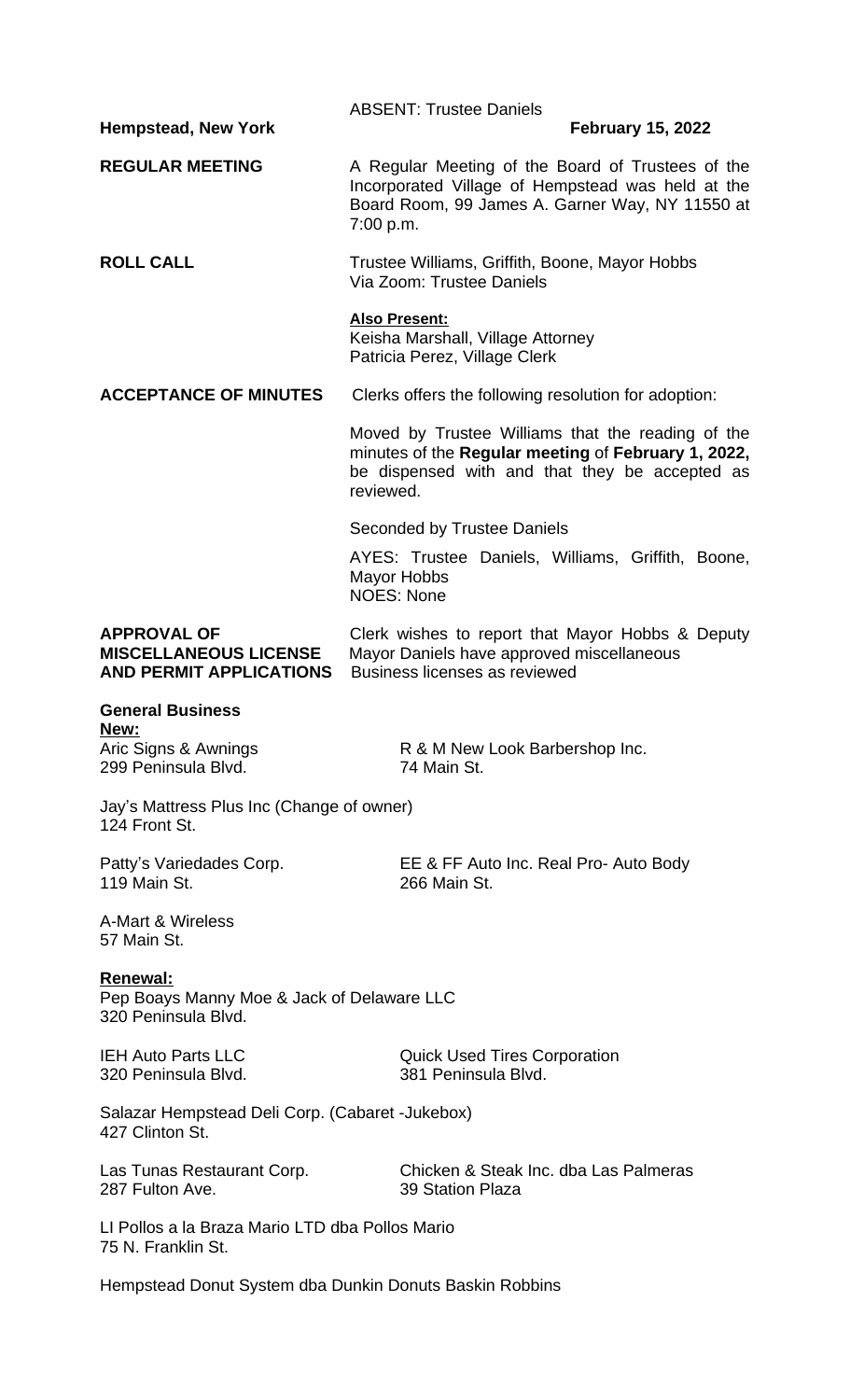247 Greenwich St.<br>Thriftway AutoBody 143 Adams Ave.

K Auto Repair Blue Liquor Store 445 Peninsula Bvld.

318 Jerusalem Ave. 128 Linden Ave.

675 Peninsula Blvd.

208 S. Franklin St. 17 S. Franklin St.

Haircutter Controller Cold Navy<br>15 Centre St. 140 Fulto

## **Landscaping**

824 N. Delaware Ave. 25 Washburn Ave. Lindenhurst, NY 11757

36 Koppel Place 1100 Steele Blvd.<br>
Hempstead, NY 11550 Baldwin, NY 11510 Hempstead, NY 11550

91 Marvin Ave. 2232 Legion St.

## **Peddler Renewal**

Mister Softee Ice Cream (3 Vehicles) 15 Clarene St. Copiague, NY 11726

Merchy Servicenter Inc.<br>313 Clinton St.

AAAA Nassau Inc B&A Auto Service Corp. 127 Bedell St. 248 Jerusalem Ave.

J&J 21 Century Inc. **A-Service Auto Repair Inc.** 

Royal Jet Wash Fulton Florist & Party Supplies<br>675 Peninsula Blvd. 675 Peninsula Blvd.

JER Deli Corp. The Corp. The Real Taste Bakery Inc.

140 Fulton Ave.

B.S Landscaping Inc. O Majano Lawn Service

Villegas Landscapers J. Calabro Landscaping

Leal Landscaping **Leal Landscaping A** Tree Care Inc. Bellmore, NY 11710

**CLINTON MANOR LLC** Clerks offers the following resolution for adoption:

**WHEREAS**, litigation was instituted against the Incorporated Village of Hempstead in the Supreme Court, County of Nassau, State of New York, under Index Nos. 402806/2021 and 401110/2021, in case entitled "In the Matter of Clinton Manor LLC, Petitioner, against The Assessor, the Board of Assessment Review and the Village of Hempstead, New York, Respondents" to resolve the issue of the true assessment, both retroactively and prospectively, for the 2020/21 through 2021/22 tax years, for real property tax purposes, for the premises described as Section 34, Block 245, Lots 554-558, 563 & 567, known as 226-236 Clinton Street, Hempstead, New York 11550; and

**WHEREAS**, prior to February 23, 2021, 226-236 Clinton Street was owned by the tax-exempt, Health Insurance Plan of Greater New York; and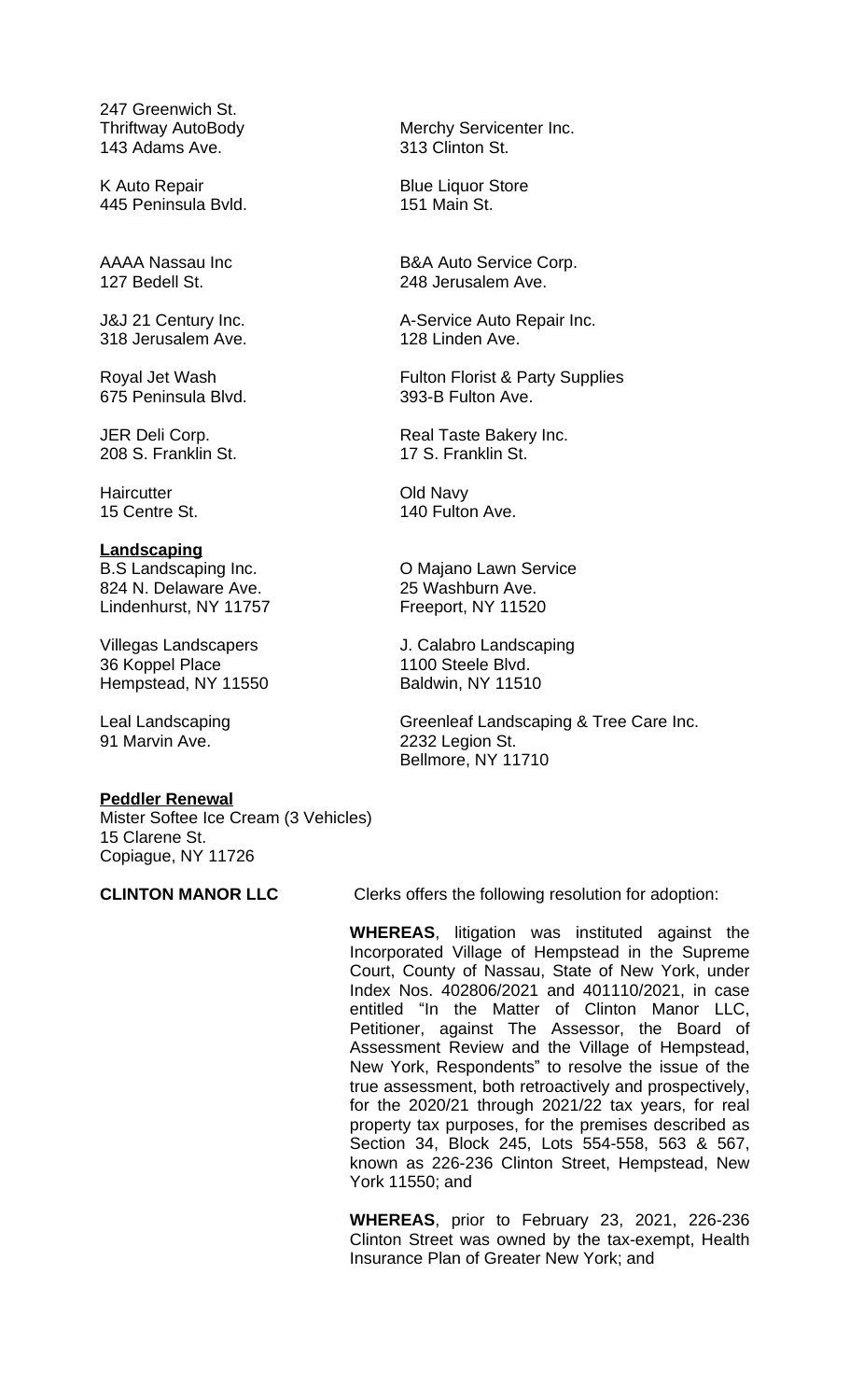**WHEREAS**, on February 23, 2021, the property known as 226-236 Clinton Street was purchased from the Health Insurance Plan of Greater New York by Clinton Manor LLC, a non-tax-exempt entity, for \$2,700,000.00, when the tax exemption terminated as well; and

**WHEREAS**, the subject premises was incorrectly assessed at \$244,000.00 for the 2020/21 and 2021/22 tax years and was not adjusted down to an assessment value of \$57,240.00 for the 2020/21 and 2021/22 tax years, reflecting the 2021 sale to Clinton Manor LLC, by the Health Insurance Plan of Greater New York; and

**WHEREAS**, pursuant to New York State Real Property Tax Law Section 520(2), the assessment value for the property should have been changed to \$57,240.00 as of February 23, 2021;

**WHEREAS**, the Village sought to collect taxes from Clinton Manor LLC, in the amount of \$1,532.97 (amount owed for delinquent water bill) for the 2020/21 tax year, and \$213,421.74 for the 2021/22 tax year, by incorrectly relying on an assessment value of \$244,000.00, rather than the correct assessment value of \$57,240.00, as a consequence of the 2021 sale; and

**WHEREAS**, based upon the corrected assessment value of \$57,240.00, the omitted taxes for 2020/21 tax year on 226-236 Clinton Street, would have been \$13,082.58 and the taxes for the 2021/22 tax year would have been \$49,729.77 (rather than \$211,985.74) and delinquent water bill for the 2021/22 tax year was \$1,436.00 for a total amount of \$64,248.35 before penalties and interest; as calculated by the Superintendent of Tax and Water, and

**WHEREAS**, Clinton Manor LLC has only paid \$1,670.94 (for delinquent water bill) during the 2020/21 tax year and has yet to pay any taxes for the 2021/22 tax year, and

**WHEREAS**, it is understood by Clinton Manor LLC that interest and penalties will continue to accrue on the amount of taxes owed on the modified tax bill and Clinton Manor LLC will be responsible for all amounts due as determined by the Village's Tax and Water Department.

**NOW THEREFORE, BE IT RESOLVED** that the Superintendent of Tax & Water is directed to issue an amended tax bill for the 2021/22 tax year to reflect the reduction in assessed value in the 2021/22 year's taxes and the corrected omitted taxes from the 2020/21 tax year; and

**BE IT FURTHER RESOLVED**, that Clinton Manor LLC is directed to pay the corrected amount of taxes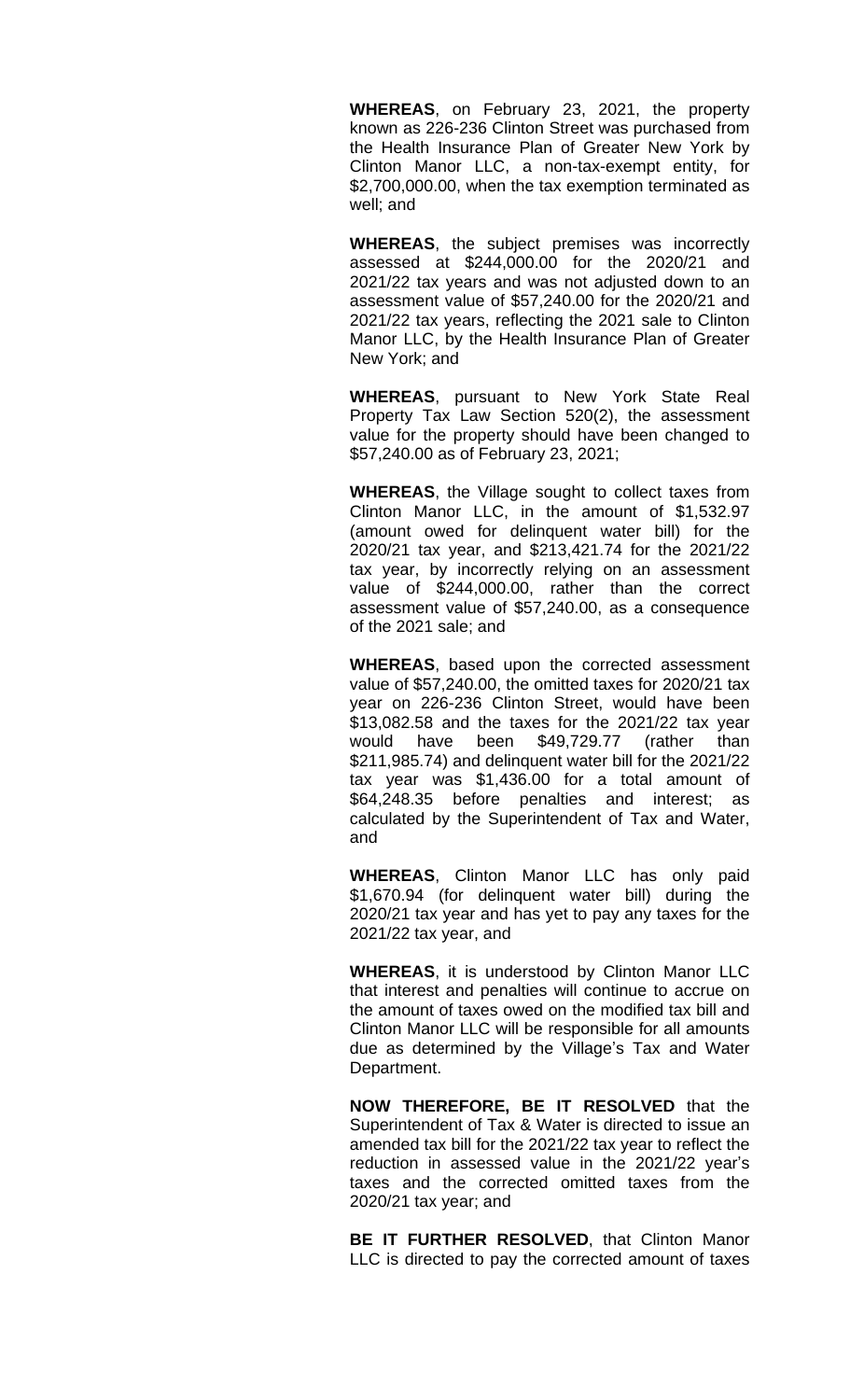due for the 2020/21 and 2021/22 tax years, totaling \$64,248.35 before interests and penalties; and

**BE IT FURTHER RESOLVED**, that the issue of the prospective tax assessment for the tax years 2022/23, 2023/24, and 2024/25 will be \$57,240.00 and that no protest will be filed by Clinton Manor LLC, owner of property known as 226-236 Clinton Street, Hempstead, NY, for the tax years 2022/23, 2023/24 and 2024/25; and

**BE IT FURTHER RESOLVED**, that the Office of the Village Attorney is authorized to execute a Stipulation of Settlement and any related documents consistent with this Resolution.

Moved by Trustee Boone Seconded by Trustee Williams

AYES: Trustee Daniels, Williams, Griffith, Boone, Mayor Hobbs NOES: None

**BID #12 HEMV 2021/2022** Clerks offers the following resolution for adoption:

**RESOLVED**, that upon the recommendation of **Larry Lutz**, **Purchasing Agent** and **Frank Germinaro**, **Director of DPW,** that the Mayor and Board of Trustees hereby approve **Bid # 12 HEMV 2021/2022**, 2018 Requirement Specification for Repair and/or Replacement of Water Mains Valves on Various Streets in the Village of Hempstead to the lowest responsible bidder: **Orchid Sewer and Water Contracting Group, 11 Dennis Street, Garden City, NY 11040** in the amount of \$314,600.00

Moved by Trustee Boone Seconded by Trustee Daniels

AYES: Trustee Daniels, Williams, Griffith, Boone, Mayor Hobbs NOES: None

**KING, PLLC**

**BOND, SCHOENECK & Clerks offers the following resolution for adoption:** 

**RESOLVED**, that upon the recommendation of Keisha Marshall, Village Attorney, that the Mayor and Board of Trustees hereby approve the retention of **Bond, Schoeneck & King, PLLC** as Special Labor Counsel for the Incorporated Village of Hempstead to provide Professional services for labor matters within the Village for the period of January 1, 2022, through December 31, 2024.

Moved by Trustee Boone Seconded by Trustee Griffith

AYES: Trustee Daniels, Williams, Griffith, Boone, Mayor Hobbs NOES: None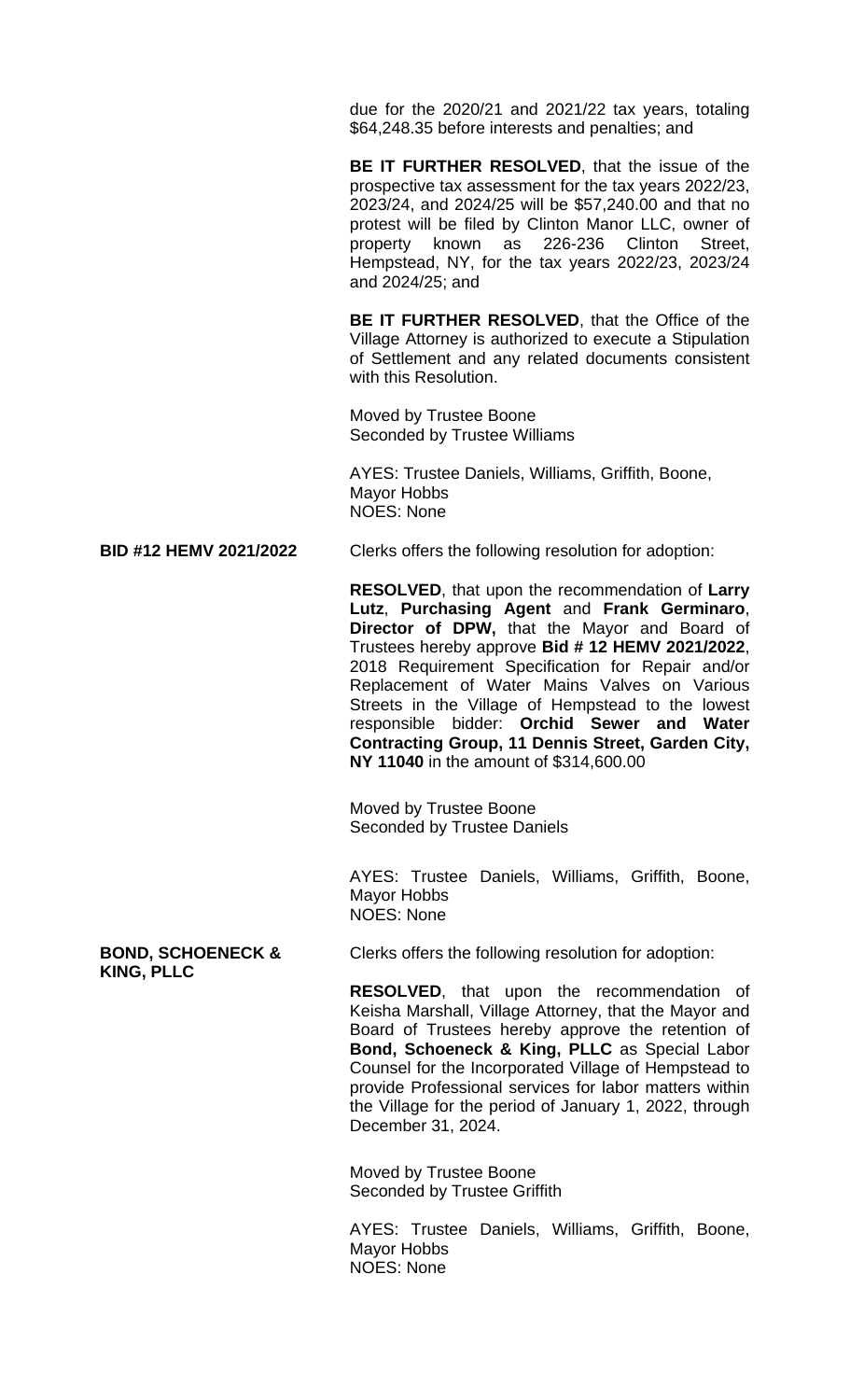| <b>FIRE DEPT. NEW</b><br><b>MEMBERS</b>     | Clerks offers the following resolution for adoption:                                                                                                                                                                                                                                                                                                         |                                                     |
|---------------------------------------------|--------------------------------------------------------------------------------------------------------------------------------------------------------------------------------------------------------------------------------------------------------------------------------------------------------------------------------------------------------------|-----------------------------------------------------|
|                                             | Moved by Trustee Boone that Nicholas S. Pruiksma<br>and Jose D. Jimenez Cabrera were accepted as<br>member of the Hempstead Fire Department by the<br>Department Board<br>Fire<br>Hempstead<br>Commissioners.                                                                                                                                                | of<br>Fire                                          |
|                                             | <b>Seconded by Trustee Griffith</b>                                                                                                                                                                                                                                                                                                                          |                                                     |
|                                             | <b>AYES: Trustee Daniels</b>                                                                                                                                                                                                                                                                                                                                 |                                                     |
| <b>RESIDENCY WAIVER</b>                     | Clerks offers the following resolution for adoption:                                                                                                                                                                                                                                                                                                         |                                                     |
|                                             | Moved by Trustee Williams that the provisions of<br>Local Law #1-1980, entitled Residency Requirements<br>for certain Village employees are hereby waived for<br>the following employee due to the Nassau County<br>Civil Service Commission requirements needed to fill<br>the position of Cashier, Bilingual for the Incorporated<br>Village of Hempstead: |                                                     |
|                                             | Maria Gallegos                                                                                                                                                                                                                                                                                                                                               |                                                     |
|                                             | Seconded by Trustee Griffith                                                                                                                                                                                                                                                                                                                                 |                                                     |
|                                             | AYES: Trustee Daniels, Williams, Griffith, Boone,<br><b>Mayor Hobbs</b><br><b>NOES: None</b>                                                                                                                                                                                                                                                                 |                                                     |
| <b>MARIA GALLEGOS</b>                       | Clerks offers the following resolution for adoption:                                                                                                                                                                                                                                                                                                         |                                                     |
|                                             | <b>RESOLVED,</b> that upon the recommendation of<br>Krichna Francois-Venant, Clerk to the Village Justice,<br>the Mayor and the Board of Trustees hereby appoint<br>and/or approve the following position of Cashier,<br>Bilingual for the Incorporated Village of Hempstead.                                                                                |                                                     |
| <b>Name</b><br>Maria Gallegos<br>(New Hire) | <b>Department/Title/Grade</b><br><b>Village Court</b><br>Cashier, Bilingual<br>Grade 5/0 N                                                                                                                                                                                                                                                                   | <b>Base Salary</b><br>$$50,155$ yr<br>upon Approval |
|                                             | Moved by Trustee Boone<br><b>Seconded by Trustee Griffith</b>                                                                                                                                                                                                                                                                                                |                                                     |
|                                             | AYES: Trustee Daniels, Williams, Griffith, Boone,<br>Mayor Hobbs<br><b>NOES: None</b>                                                                                                                                                                                                                                                                        |                                                     |
| <b>KAYLYN BURNS</b>                         | Clerks offers the following resolution for adoption:                                                                                                                                                                                                                                                                                                         |                                                     |
|                                             | <b>RESOLVED, that upon the recommendation Frank</b><br>Germinaro, Director of Public Works, the Mayor<br>appoint and/or approve the following<br>hereby<br>appointment to the position of Laborer-PT for the<br>Incorporated Village of Hempstead.                                                                                                           |                                                     |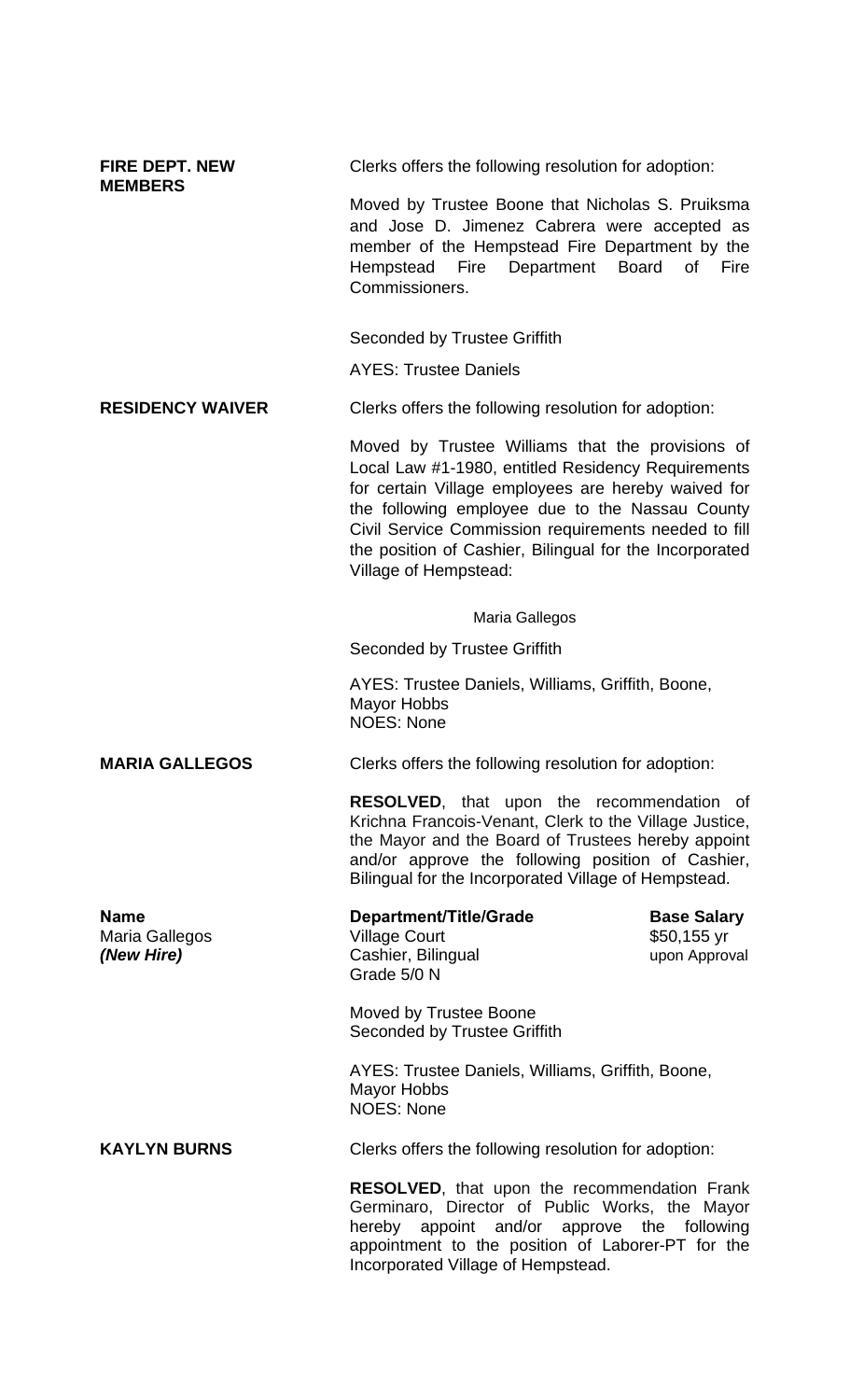| <b>Name</b><br>Kaylin Burns<br>(New Hire)                     | Department/Title/Grade<br><b>Public Works-Sanitation</b><br>Laborer-PT                                                                                                                                                                                    | <b>Base Salary</b><br>\$17.00 hr<br>upon approval                                                                                                                                                                                                                               |  |
|---------------------------------------------------------------|-----------------------------------------------------------------------------------------------------------------------------------------------------------------------------------------------------------------------------------------------------------|---------------------------------------------------------------------------------------------------------------------------------------------------------------------------------------------------------------------------------------------------------------------------------|--|
|                                                               | Moved by Trustee Griffith<br>Seconded by Trustee Boone                                                                                                                                                                                                    |                                                                                                                                                                                                                                                                                 |  |
|                                                               | AYES: Trustee Daniels, Williams, Griffith, Boone,<br><b>Mayor Hobbs</b><br><b>NOES: None</b>                                                                                                                                                              |                                                                                                                                                                                                                                                                                 |  |
| <b>RALPH MANN</b>                                             | Clerks offers the following resolution for adoption:                                                                                                                                                                                                      |                                                                                                                                                                                                                                                                                 |  |
|                                                               | Hempstead.                                                                                                                                                                                                                                                | <b>RESOLVED, that upon the recommendation Frank</b><br>Germinaro, Director of Public Works, the Mayor<br>hereby appoint and/or approve the following to the<br>position of Laborer, PT for the Incorporated Village of                                                          |  |
| <b>Name</b><br>Ralph Mann<br>(New Hire)                       | Department/Title/Grade<br><b>DPW-Sanitation</b><br>Laborer, PT                                                                                                                                                                                            | <b>Base Salary</b><br>\$17.00 hr<br>upon approval                                                                                                                                                                                                                               |  |
|                                                               | Moved by Trustee Boone<br>Seconded by Trustee Williams                                                                                                                                                                                                    |                                                                                                                                                                                                                                                                                 |  |
|                                                               | AYES: Trustee Daniels, Williams, Griffith, Boone,<br><b>Mayor Hobbs</b><br><b>NOES: None</b>                                                                                                                                                              |                                                                                                                                                                                                                                                                                 |  |
| <b>JOSE JIMENEZ-CABRERA</b>                                   |                                                                                                                                                                                                                                                           | Clerks offers the following resolution for adoption:                                                                                                                                                                                                                            |  |
|                                                               | <b>RESOLVED, that upon the recommendation Frank</b><br>Germinaro, Director of Public Works, the Mayor<br>hereby appoint and/or approve the following to the<br>position of Motor Equipment Operator Trainee for the<br>Incorporated Village of Hempstead. |                                                                                                                                                                                                                                                                                 |  |
| <b>Name</b><br>Jose Jimenez-Cabrera<br>$(PT-to-FT)$           | <b>Department/Title/Grade</b><br><b>DPW</b> – Street Department<br><b>Street Department</b><br>Grade 107/0 N                                                                                                                                              | <b>Base Salary</b><br>\$55,559, yr<br>upon approval                                                                                                                                                                                                                             |  |
|                                                               | Moved by Trustee Boone<br>Seconded by Trustee Griffith                                                                                                                                                                                                    |                                                                                                                                                                                                                                                                                 |  |
|                                                               | AYES: Trustee Daniels, Williams, Griffith, Boone,<br><b>Mayor Hobbs</b><br><b>NOES: None</b>                                                                                                                                                              |                                                                                                                                                                                                                                                                                 |  |
| <b>NYS OFFICE OF THE</b><br><b>TEMPORARY &amp; DISABILITY</b> | Clerks offers the following resolution for adoption:                                                                                                                                                                                                      |                                                                                                                                                                                                                                                                                 |  |
| <b>ASSISTANCE</b>                                             |                                                                                                                                                                                                                                                           | <b>RESOLVED, that upon the recommendation Joe Gill,</b><br>Village Treasurer, the Mayor hereby approve to enter<br>into an agreement with New York State Office of the<br>Temporary and Disability Assistance for the Low-<br>Income Household Water Assistance Program to help |  |

paying for overdue water and wastewater bills.